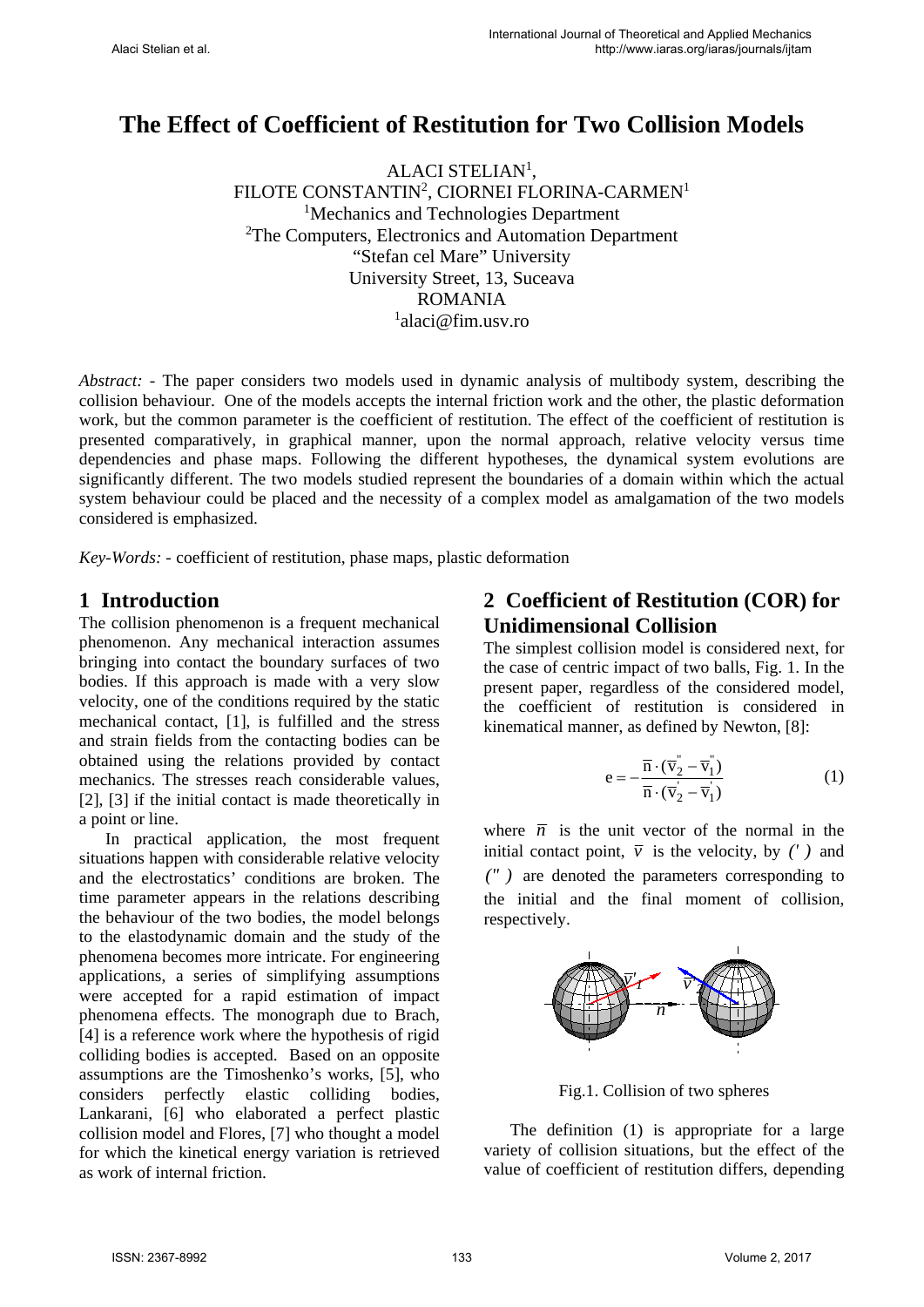on the adopted model of collision. To illustrate this effect, two of the models from literature are considered, the Flores and the Lankarani model, respectively.

## **3 Two Models for Describing the Dynamical Behaviour of Systems with Collisions**

The two models envisaged differ by the nature of the work corresponding to the variation of kinetical energy of the system.

*A. Variation of Kinetical Energy Retrieved as Work of Internal Friction* 

The model describing the collision force variation between the two balls assuming that the kinetical energy variation is completely transformed into work of internal friction is proposed by Flores, [7].

 This approach was initially adopted by Lankarani, [9], who developed the differential equation describing the dynamical behaviour of the system.

 The collision process has two phases, the compression and restitution. Lankarani considered that the work of internal friction has equal values for the two collision phases. This assumption led to a model applicable for a narrow range of collisions, more precisely, for materials exhibiting quasielastic behaviour. The cause of this restriction is the fact that, after impact, the coefficient of restitution given by the model was greater than the COR from initial moment. This aspect becomes more pregnant as the collision is described by a smaller COR. Therefore, the model could be applied only for elastic materials, with  $e > 0.9$ .

 The main problem occurring both in Lankarani's model and Flores's one, is finding the damping coefficient, but this is a frequent major challenge in engineering applications, [10]. Another problem met in models of damped nonlinear systems is the requirement of closing in origin the hysteresis loop. As shown, [11], using Coulombian friction, the hysteresis graph does not pass through origin. Hunt and Crossley, [12] used a dashpot with variable damping coefficient and thus it was ensured the closing of the hysteresis loop. The energy assumption used by Lankarani was eliminated by Flores and the following equation was obtained:

$$
F = Kx^{n} \left[ 1 + \frac{8(1-e)}{5e} \frac{v}{v'_{0}} \right]
$$
 (2)

where  $\nu$  is the velocity between the initial

contacting points at current time, and  $v'_0$  is the initial impact velocity; K is a constant considering the elastic characteristics and local geometry from the vicinity of contact point:

$$
K = \frac{4}{3\pi(\eta_1 + \eta_2)} \sqrt{\frac{R_1 R_2}{R_1 + R_2}}
$$
(3)

$$
\eta_{1,2} = \frac{1 - v_{1,2}^2}{E_{1,2}}\tag{4}
$$

where  $R_{1,2}$  are the radii of the two balls,  $E_{1,2}$ ,  $v_{1,2}$ are the Young moduli and the Poisson coefficients of the two materials, respectively. The model can also be applied for bodies with geometries differing from the spherical one, but the radii of the balls must be replaced by the principal curvature radii of the bodies in the contact point. The linear contact of two cylinders is the only situation when this relation cannot be applied. For this case, an analytical model cannot be developed due to the lack of analytical dependence between the normal approach and contact force. This situation is largely observed in practice and the necessity of solving such problems led to an empirical solution for the dependence relating the normal force to normal approach between the two cylinders. Norden, [13], proposed a series of relations to be applied for different particular cases of linear contact. Machado, [14], quoting Brandlein, illustrates a relation forceapproach of the following form:

$$
F = Kx^{1.08} \tag{5}
$$

where K has the same significance as in  $(3)$ .

 The relation obtained by Flores differs from Lankarani model only by the expression of damping coefficient. Equation (2) ensures equal values for post impact velocities, both given by the model and by the COR definition, for any value of the coefficient of restitution used as input value. The Flores model proves that the work of internal forces during compression phase is greater than the work from restitution phase. The difference between these values increases with diminished COR.

*B. Variation of Kinetical Energy Retrieved as Work of Plastic Deformation* 

The model considering complete transformation of kinetical energy variation into work of plastic deformation, proposed by Lankarani, [6], is presented in Fig. 2.

 For the case of this model, the loading curve has the expression:

$$
F = K x^{3/2} \tag{6}
$$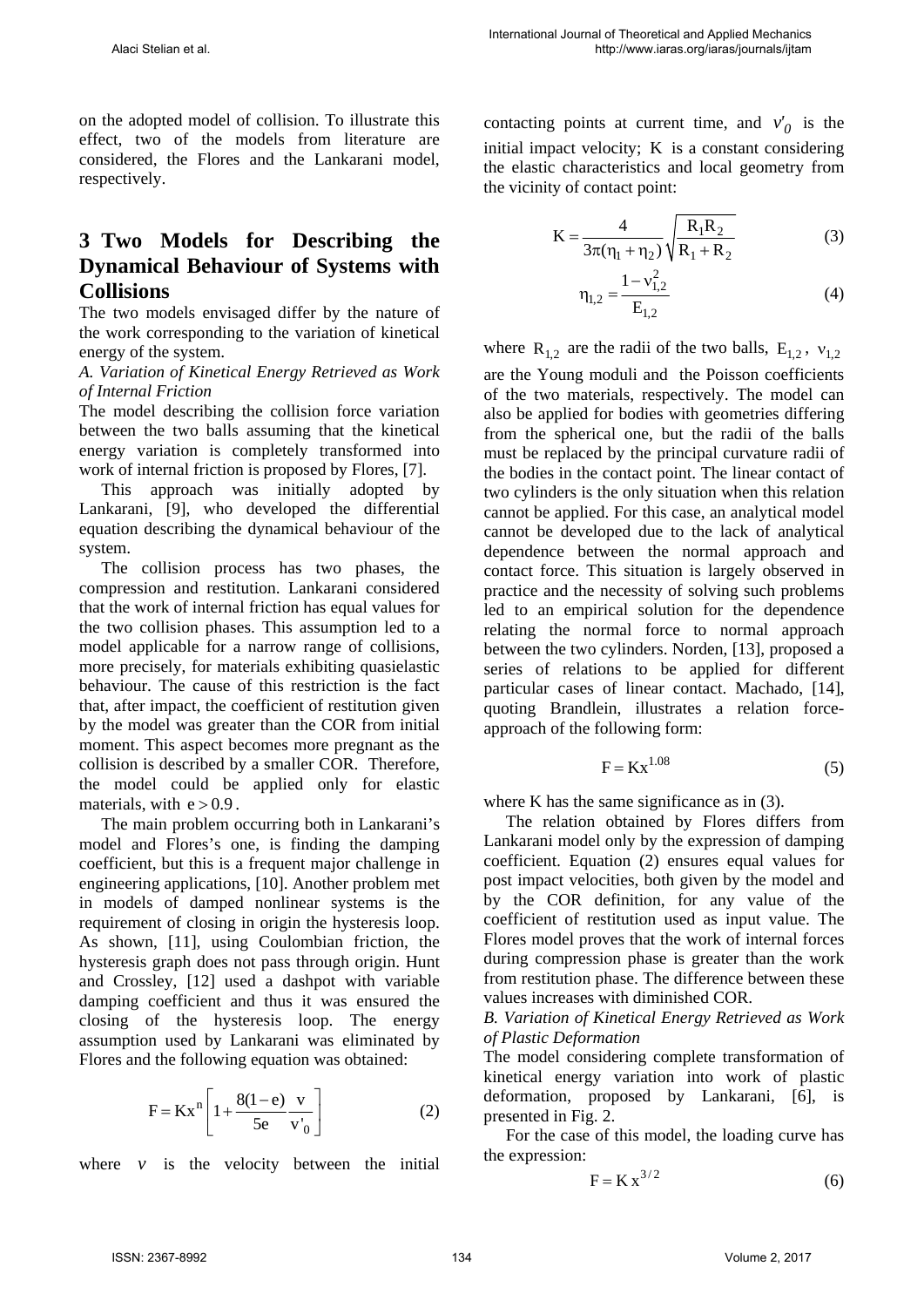and for the restitution phase, the force variation is described by:

$$
F = F_m \left( \frac{x - x_p}{x_m - x_p} \right)^{3/2}
$$
 (7)

where K is the same constant considered by Flores in (2). The maximum normal approach is denoted  $x_m$ , the final plastic deformation is  $x_p$  and the maximum impact force is  $F_m$ .



Fig. 2. Hysteresis loop for collision with plastic deformation, [6]

The presented models are the extreme cases between which any actual collisions can be considered.

### **4 Comparison between the Two Models**

The collision between a steel ball of radius  $R = 0.015$ m that falls free from a height of 0.4m and the frontal surface of a fixed cylinder is studied. The authors integrated the equations describing the two models,  $(2),(6)$  and  $(7)$  and the results are plotted in Fig. 3, relative displacement variation with time and in Fig. 4, relative velocity variation with time, for different values of coefficient of restitution. From Fig. 3 and Fig. 4 it can be noticed the important influence of COR upon variation with time of displacement and relative velocity. One must emphasise that for COR value  $e = 0.999$ , the hysteresis loops corresponding to the two models are practically the same and at the same time, overlapping the loading-unloading curves from the perfect elastic model, due to Timoshenko.

For the perfect elastic model, based on the approach-normal force relation from Hertzian theory, Timoshenko shows that the periods for compression and restitution phases are the same, denoted by  $t_H$ , and also finds the values of maximum approach  $x_H$  and maximum impact force. The values  $x_H$  and  $t_H$  were used for obtaining dimensionless parameters in abscise from the analysis presented in Fig. 3 and Fig. 4 respectively. The curves traced by continuous line correspond to Flores model and the dashed lines refer to the Lankarani model. For both models, the red lines are plotted for compression phase and the blue curves model the restitution phase.The maximum approach, Fig. 3, is always greater for the model exhibiting plastic deformation and although for quasielastic collisions the hysteresis loops are identical, the plots for approach variation versus time overlap only for the compression phase. The impact time period increases for the model with damping while for the model with plastic deformation, decreases and is limited to the Hertzian value. For quasielastic collisions, the relative velocity variation, Fig. 4, is practically the same for compression phase. For the restitution phase, the velocity is greater for the model with damping. With decreasing COR value, for compression phase the velocity variation presents the same shape for plastic deformation model but for the damped model, the velocity presents a higher gradient. For the restitution phase, the velocity gradient is higher for the model with plastic deformation. The phase diagrams, Fig. 5, are identical for both models, in shape of elliptical arcs, as Flores presumed, [7], for a quasiellastic collision. With COR decrease, the two diagrams split and the differences are obvious; both models present stability points and the damping model has this point in the axes origin.

### **5 Conclusions**

The paper studies two boundary models describing the dynamic behaviour of two balls in collision: one considers that the lost energy is entirely recovered as internal friction work and the other one, regards as the lost energy is completely converted into work of plastic deformation. The dynamical behaviour of the two systems is described by nonlinear differential equations. These equations were integrated in order to compare for the two models the effect of the coefficient of restitution upon the time dependencies of relative velocity and normal approach and for plotting the phase diagrams. The conclusion reached is that system behaviour is completely dissimilar for the two hypothesis concerning energy losses. In tangible cases none of these energetic losses is removed and thus intermediary model thinking about both phenomena is necessary.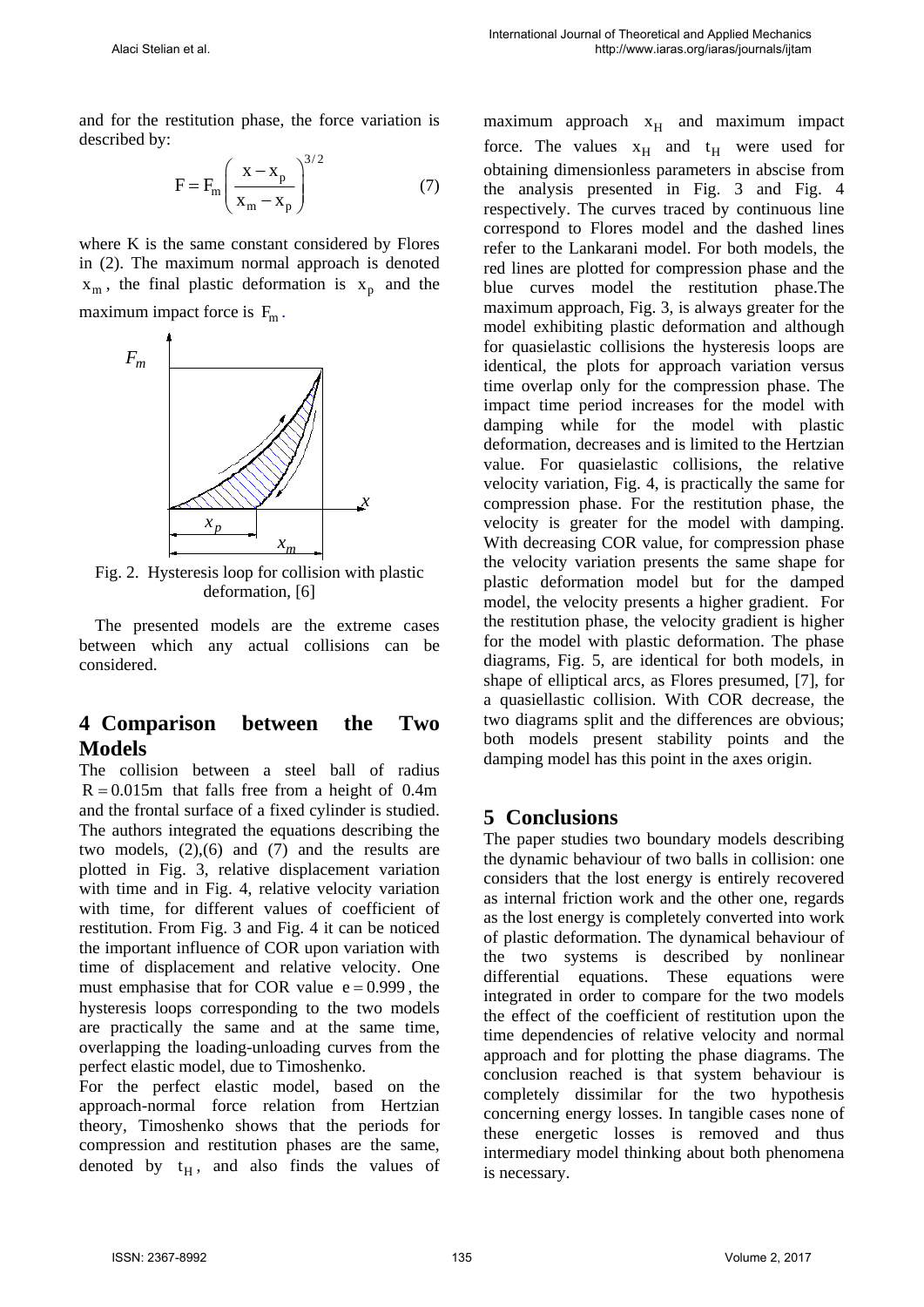